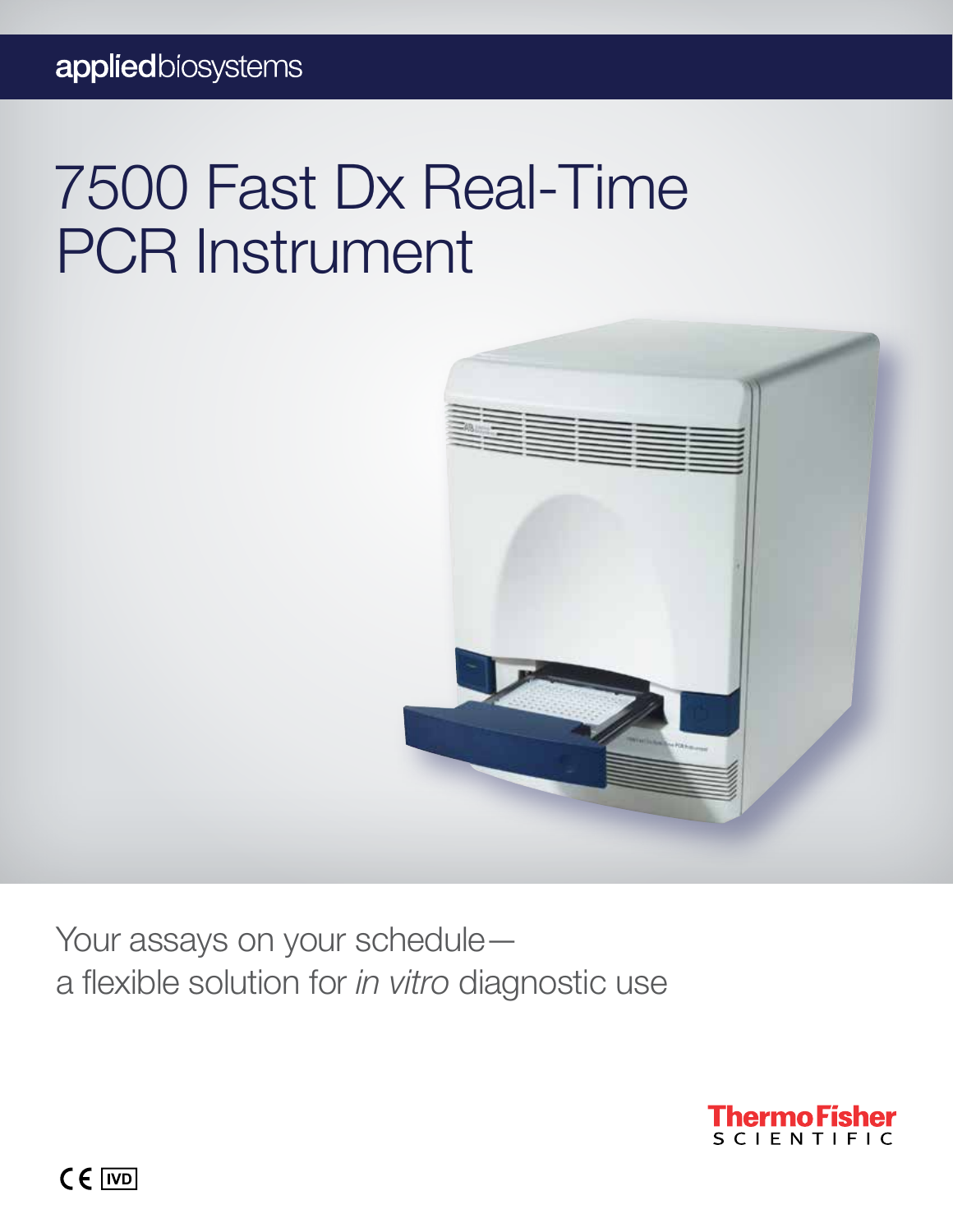The Applied Biosystems™ 7500 Fast Dx Real-Time PCR Instrument, with Sequence Detection System (SDS) Software, is a 96-well, 5-color real-time PCR instrument available for *in vitro* diagnostic use.

Based on Peltier block technology, the 7500 Fast Dx Real-Time PCR Instrument is designed to deliver the performance required for high-quality results, in a 96-well format. The SDS Software allows full control over thermal cycling protocols to further assist in developing or running custom assays.



### 7500 Fast Dx Real-Time PCR Instrument benefits

The 7500 Fast Dx Real-Time PCR Instrument is designed to deliver the performance required for highquality results in a 96-well format while minimizing the effort required to perform sample setup and allowing the use of tube strips.

- Accommodates tube strips, which can be capped immediately after pipetting each sample
- Fast mode completes runs typically in less than 40 minutes
- Optional standard mode facilitates the use of standardlength real-time PCR assays without changing thermal cycling parameters
- 5-color variable excitation enables multiplex assays
- Proven performance with the reliability expected of Applied Biosystems instruments

### SDS Software benefits

The software's Security, Auditing and E-Signature module offers the flexibility to develop assays and also run preoptimized protocols for users operating in a secure environment.

- Software wizards support the creation of customer genotyping, DNA quantification, gene expression and pathogen detection assays, resulting in versatile application support
- Template files can easily be saved and used to run assays that require set protocols
- Security features such as user login, user permission settings, system auditing and e-signature approvals are customizable to fit a range of security needs

### 7500 Fast Dx Real-Time PCR Instrument service and support

The AB™ Assurance Dx Service Plan provides for the following services and support:

- Unlimited repair calls and annual planned maintenance during the term of the contract
- On-site support by a certified field service engineer (varies by region/country)
- Parts, labor and travel (additional travel charges may apply)
- Qualification services after critical repairs and planned maintenance
- Priority phone and email access to instrument and application support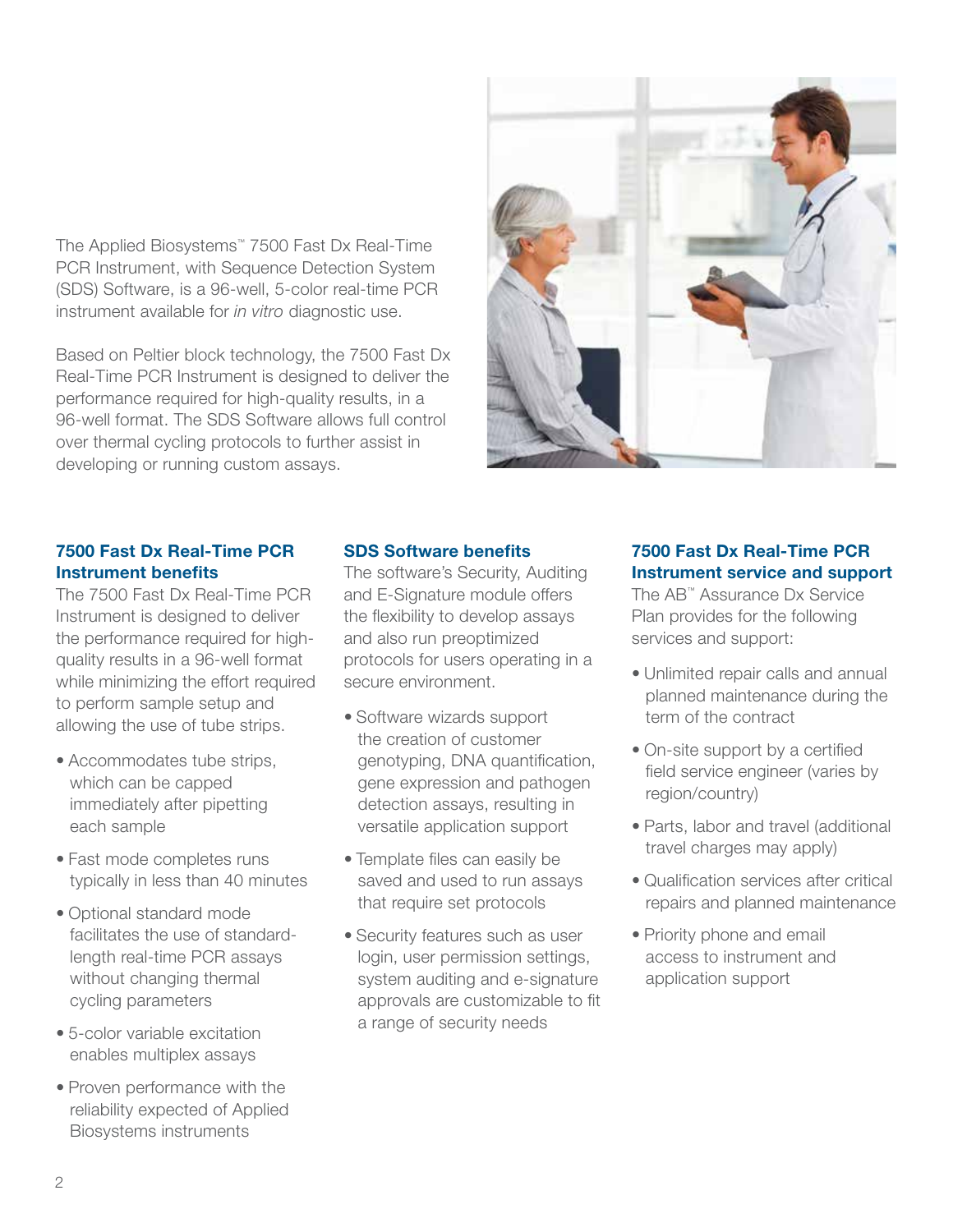## 7500 Fast Dx Real-Time PCR Instrument specifications

### Instrument

| <b>Attribute</b>                   | <b>Description</b>                                                                                             |  |
|------------------------------------|----------------------------------------------------------------------------------------------------------------|--|
| Thermal cycling system             | Peltier-based, 96-well block                                                                                   |  |
| Optical system                     | CCD camera with halogen lamp excitation; 5 excitation and 5 emission filters                                   |  |
| Calibrated dyes<br>at installation | FAM™/SYBR™ Green, VIC™/JOE™, NED™/TAMRA™/Cy®3, ROX™/Texas Red™<br>and Cy®5 dyes                                |  |
| Passive reference dyes             | ROX™ dye or any calibrated dye<br>Use of a passive reference dye is optional                                   |  |
| <b>Reaction volumes</b>            | $10 - 30$ µL                                                                                                   |  |
| Sample format                      | Fast 96-well plates (100 $\mu$ L) or 8-tube strips (100 $\mu$ L)<br>Optimized for 10 µL reactions              |  |
| Performance                        | Distinguish between 5,000-10,000 genome equivalents (two-fold copy number<br>difference) with 99.7% confidence |  |
| Peak block heating rate            | $5.5^{\circ}$ C/sec                                                                                            |  |
| Sample ramp rate                   | Fast mode: 3.5°C/sec; Standard mode; 1.6°C/sec                                                                 |  |
| Temperature range                  | $4^{\circ}$ C-99.9 $^{\circ}$ C                                                                                |  |
| Temperature accuracy               | $\pm 0.5$ °C                                                                                                   |  |
| Temperature uniformity             | ±1°C                                                                                                           |  |
| Dimensions (W x D x H)             | 34 x 45 x 49 cm (13.39 x 17.72 x 19.29 in.)                                                                    |  |
| Weight                             | 34 kg (75 lb)                                                                                                  |  |

### **Software**

| <b>Attribute</b> | <b>Description</b>                                                                        |
|------------------|-------------------------------------------------------------------------------------------|
| Applications     | Relative quantitation, absolute quantitation, allelic discrimination and presence/absence |
| Security         | Customizable permission settings for 14 activities across 4 different user groups         |
| Auditing         | Audit trails can be enabled or disabled depending on your traceability needs              |
| E-Signature      | A selection of e-signatures is available to integrate into your workflow                  |